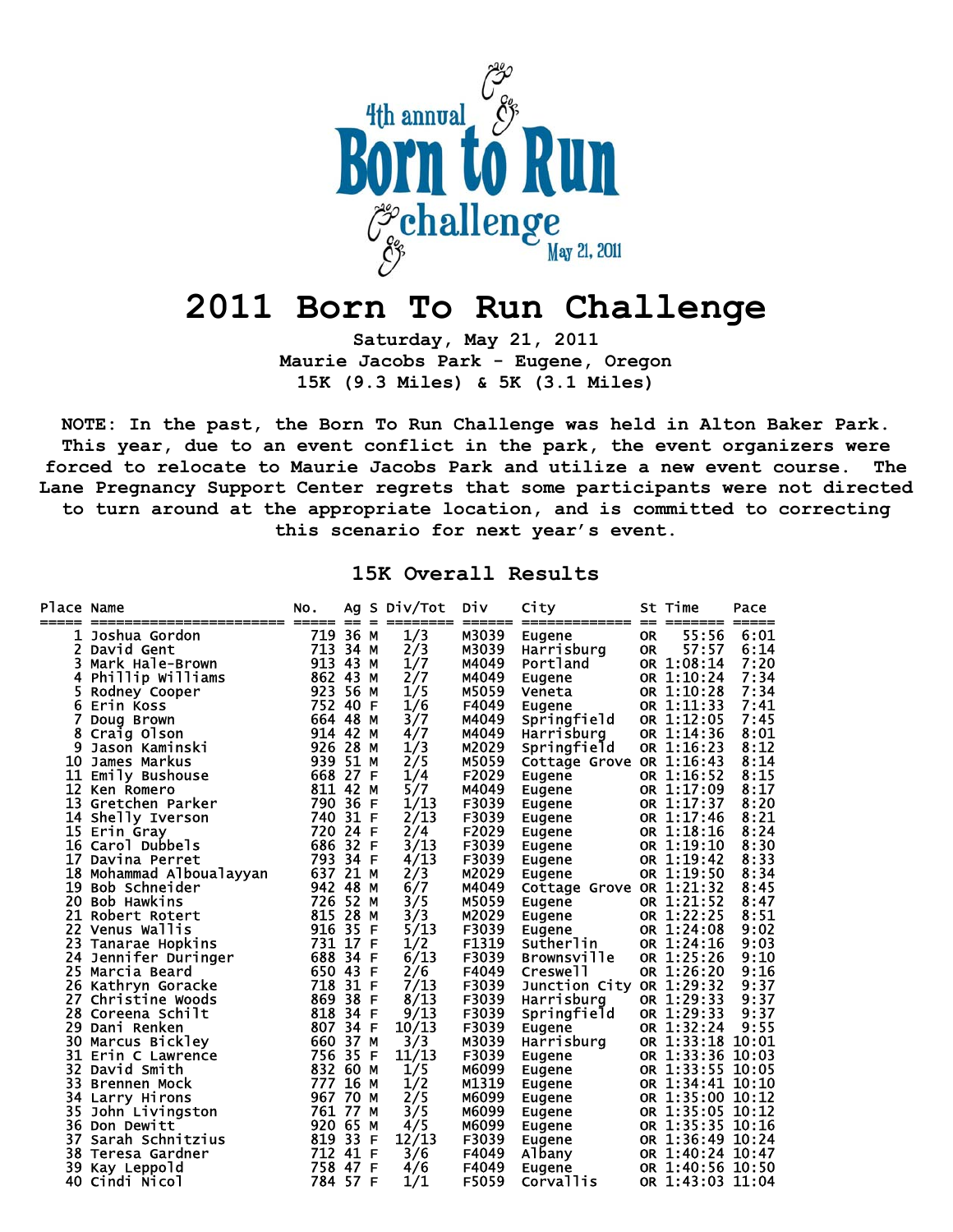| 41 Don Wheeler     |                        | 861 53 M |  | 4/5                            | M5059 | Springfield | OR 1:43:26 11:06 |  |
|--------------------|------------------------|----------|--|--------------------------------|-------|-------------|------------------|--|
| 42 Hannah Gilliam  |                        | 970 19 F |  | $\frac{2}{2}$<br>$\frac{2}{2}$ | F1319 | Eugene      | OR 1:43:57 11:10 |  |
| 43 Cole Helgerson  |                        | 969 18 M |  |                                | M1319 | Milwaukie   | OR 1:43:57 11:10 |  |
| 44 Ron Neumann     |                        | 781 49 M |  | 7/7                            | M4049 | Eugene      | OR 1:46:45 11:28 |  |
| 45 Malisa Kroeger  |                        | 753 44 F |  | 5/6                            | F4049 | Eugene      | OR 1:46:46 11:28 |  |
| 46 Megan Wade      |                        | 853 36 F |  | 13/13                          | F3039 | Eugene      | OR 1:47:12 11:31 |  |
| 47 Deni Basarabe   |                        | 943 29 F |  | 3/4                            | F2029 | Springfield | OR 1:47:25 11:32 |  |
| 48 Melissa Leach   |                        | 757 29 F |  | 4/4                            | F2029 | Springfield | OR 1:47:56 11:35 |  |
| 49 Mike McCarter   |                        | 771 64 M |  | 5/5                            | M6099 | Salem       | OR 1:52:43 12:06 |  |
|                    | 50 Carmen Lichtenstein | 759 45 F |  | 6/6                            | F4049 | Tigard      | OR 1:59:47 12:52 |  |
| 51 Anthony Clemons |                        | 672 57 M |  | 5/5                            | M5059 | Veneta      | OR 2:01:40 13:04 |  |

## **15K Results By Age Group**

|                                             |    |                                      | $2011 21000 = 00 27$ |                       |                                      |
|---------------------------------------------|----|--------------------------------------|----------------------|-----------------------|--------------------------------------|
| MALE AGE GROUP: 13 TO 19                    |    |                                      |                      |                       |                                      |
| 1 Brennen Mock                              |    | 16 1:34:41 10:10                     |                      | 2 Cole Helgerson      | 18 1:43:57 11:10                     |
| FEMALE AGE GROUP: 13 TO 19                  |    |                                      |                      |                       |                                      |
| 1 Tanarae Hopkins                           |    | 17 1:24:16                           | 9:03                 | 2 Hannah Gilliam      | 19 1:43:57 11:10                     |
| MALE AGE GROUP: 20 TO 29                    |    |                                      |                      |                       |                                      |
| 1 Jason Kaminski                            |    | 28 1:16:23                           | 8:12                 | 3 Robert Rotert       | 28 1:22:25 8:51                      |
| 2 Mohammad Alboualayyan                     |    | 211:19:50                            | 8:34                 |                       |                                      |
| FEMALE AGE GROUP: 20 TO 29                  |    |                                      |                      |                       |                                      |
| 1 Emily Bushouse                            |    | 27 1:16:52                           | 8:15                 | 3 Deni Basarabe       | 29 1:47:25 11:32                     |
| 2 Erin Gray                                 |    | 24 1:18:16                           | 8:24                 | 4 Melissa Leach       | 29 1:47:56 11:35                     |
| MALE AGE GROUP: 30 TO 39                    |    |                                      |                      |                       |                                      |
| 1 Joshua Gordon                             | 36 | 55:56                                | 6:01                 | 3 Marcus Bickley      | 37 1:33:18 10:01                     |
| 2 David Gent                                | 34 | 57:57                                | 6:14                 |                       |                                      |
| FEMALE AGE GROUP: 30 TO 39                  |    |                                      |                      |                       |                                      |
| 1 Gretchen Parker                           |    | 36 1:17:37                           | 8:20                 | 8 Christine Woods     | 38 1:29:33 9:37                      |
| 2 Shelly Iverson                            |    | 31 1:17:46                           | 8:21                 | 9 Coreena Schilt      | 34 1:29:33 9:37                      |
| 3 Carol Dubbels                             |    | 32 1:19:10                           | 8:30                 | 10 Dani Renken        | 34 1:32:24<br>9:55                   |
| 4 Davina Perret                             |    | 34 1:19:42                           | 8:33                 | 11 Erin C Lawrence    | 35 1:33:36 10:03                     |
| 5 Venus Wallis                              |    | 35 1:24:08                           | 9:02                 | 12 Sarah Schnitzius   | 33 1:36:49 10:24                     |
| 6 Jennifer Duringer                         |    | 34 1:25:26                           | 9:10                 | 13 Megan Wade         | 36 1:47:12 11:31                     |
| 7 Kathryn Goracke                           |    | 31 1:29:32                           | 9:37                 |                       |                                      |
| MALE AGE GROUP: 40 TO 49                    |    |                                      |                      |                       |                                      |
| 1 Mark Hale-Brown                           |    | 43 1:08:14 7:20                      |                      | 5 Ken Romero          | 42 1:17:09 8:17                      |
| 2 Phillip Williams                          |    | 43 1:10:24                           | 7:34                 | 6 Bob Schneider       | 48 1:21:32<br>8:45                   |
| 3 Doug Brown                                |    | 48 1:12:05                           | 7:45                 | 7 Ron Neumann         | 49 1:46:45 11:28                     |
| 4 Craig Olson                               |    | 42 1:14:36                           | 8:01                 |                       |                                      |
| FEMALE AGE GROUP: 40 TO 49                  |    |                                      |                      |                       |                                      |
| 1 Erin Koss                                 |    | 40 1:11:33 7:41                      |                      | 4 Kay Leppold         | 47 1:40:56 10:50                     |
| 2 Marcia Beard                              |    | 43 1:26:20                           | 9:16                 | 5 Malisa Kroeger      | 44 1:46:46 11:28                     |
| 3 Teresa Gardner                            |    | 41 1:40:24 10:47                     |                      | 6 Carmen Lichtenstein | 45 1:59:47 12:52                     |
| MALE AGE GROUP: 50 TO 59                    |    |                                      |                      | 4 Don Wheeler         |                                      |
| 1 Rodney Cooper                             |    | 56 1:10:28<br>51 1:16:43             | 7:34                 |                       | 53 1:43:26 11:06                     |
| 2 James Markus                              |    | 52 1:21:52                           | 8:14                 | 5 Anthony Clemons     | 57 2:01:40 13:04                     |
| 3 Bob Hawkins                               |    |                                      | 8:47                 |                       |                                      |
| FEMALE AGE GROUP: 50 TO 59<br>1 Cindi Nicol |    |                                      |                      |                       |                                      |
|                                             |    | 57 1:43:03 11:04                     |                      |                       |                                      |
| MALE AGE GROUP: 60 TO 99                    |    |                                      |                      | 4 Don Dewitt          |                                      |
| 1 David Smith                               |    | 60 1:33:55 10:05                     |                      |                       | 65 1:35:35 10:16<br>64 1:52:43 12:06 |
| 2 Larry Hirons                              |    | 70 1:35:00 10:12<br>77 1:35:05 10:12 |                      | 5 Mike McCarter       |                                      |
| 3 John Livingston                           |    |                                      |                      |                       |                                      |

## **5K Overall Results**

| Place Name |                     | NO.      |      |    | Ag S Div/Tot | Div   | City          |           | St Time | Pace |
|------------|---------------------|----------|------|----|--------------|-------|---------------|-----------|---------|------|
|            | 1 Luke Vaughn       | 852 27   |      | м  | 1/9          | M2029 | Eugene        | <b>OR</b> | 16:28   | 5:18 |
|            | Orestes Gutierrez   | 723      | 35   | М  | 1/15         | M3039 | Eugene        | <b>OR</b> | 17:27   | 5:37 |
|            | Maurica Powell      | 804 30 F |      |    | 1/49         | F3039 | Eugene        | <b>OR</b> | 22:50   | 7:21 |
|            | Sarah Lloyd         | 762 25   |      | -F | 1/35         | F2029 | Eugene        | <b>OR</b> | 22:53   | 7:22 |
|            | Scott Butt          | 919      | 18   | М  | 1/5          | M1319 | Junction City | <b>OR</b> | 23:03   | 7:25 |
|            | Renee Knapp         | 751 31 F |      |    | 2/49         | F3039 | Eugene        | 0R.       | 24:36   | 7:55 |
|            | Gabe Poindexter     | 894      | 11   | M  | 1/19         | M0112 | Eugene        | <b>OR</b> | 25:47   | 8:18 |
|            | Aaron Woods         | 868      | 37   | М  | 2/15         | M3039 | Harrisburg    | <b>OR</b> | 25:55   | 8:21 |
| 9          | Joe Ricken          | 884      | 16   | м  | 2/5          | M1319 | Eugene        | <b>OR</b> | 26:31   | 8:32 |
| 10         | Daniel Smith        | 831      | 58   | м  | 1/15         | M5059 | Springfield   | <b>OR</b> | 26:39   | 8:35 |
| 11         | Renee Jackson       | 741 19   |      | F  | 1/12         | F1319 | Eugene        | <b>OR</b> | 27:06   | 8:44 |
| 12         | Eric Rossman        | 813      | 24 M |    | 2/9          | M2029 | Eugene        | 0R        | 27:09   | 8:45 |
| 13         | Britni Green        | 938      | 24   | -F | 2/35         | F2029 | Elmira        | <b>OR</b> | 27:10   | 8:45 |
| 14         | Greg Hunt           | 735      | 58   | M  | 2/15         | M5059 | Eugene        | 0R        | 28:04   | 9:02 |
|            | 15 Sarah Fields     | 698      | 36   | -F | 3/49         | F3039 | Eugene        | 0R        | 28:06   | 9:03 |
| 16         | Jayati Ramakrishnan | 912      | 18   | -F | 2/12         | F1319 | Eugene        | <b>OR</b> | 28:18   | 9:07 |
| 17         | Andrew Sherman      | 899      | 33   | м  | 3/15         | M3039 | Eugene        | <b>OR</b> | 28:48   | 9:16 |
| 18         | Anders Lovendahl    | 951      | 17   | м  | 3/5          | M1319 | Eugene        | <b>OR</b> | 29:11   | 9:24 |
| 19         | Brandon Brown       | 885 17   |      | м  | 4/5          | M1319 | Eugene        | <b>OR</b> | 29:13   | 9:25 |
| 20         | Alan Peterson       | 796      | 51 M |    | 3/15         | M5059 | Springfield   | <b>OR</b> | 29:16   | 9:26 |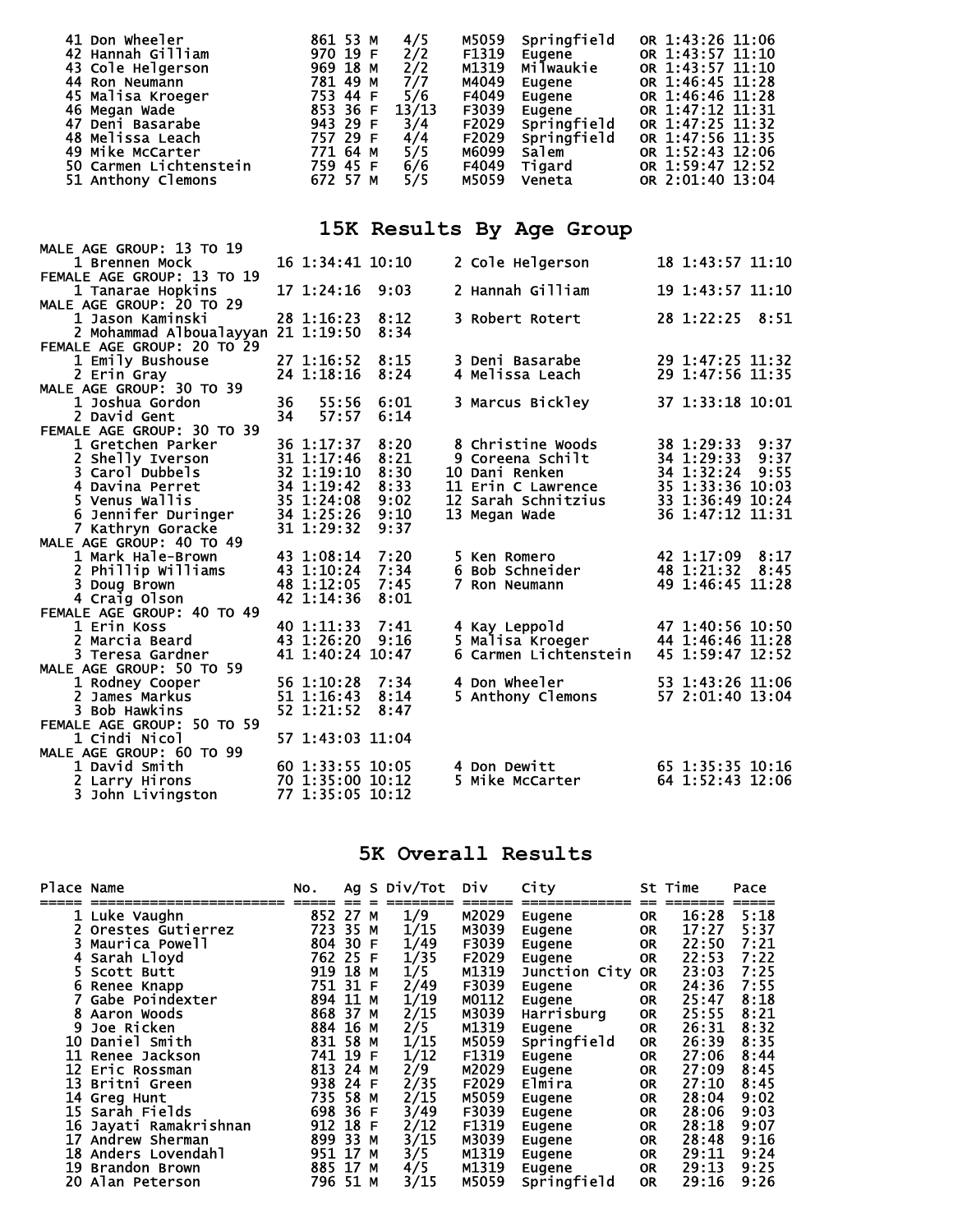| 21 Amy Seery                                                                                                                                | 825 35 F                                     | 4/49  | F3039 | Eugene              | 0R        | 29:21<br>9:27 |
|---------------------------------------------------------------------------------------------------------------------------------------------|----------------------------------------------|-------|-------|---------------------|-----------|---------------|
| 22 Danielle Langston                                                                                                                        | 755 17 F                                     | 3/12  | F1319 | Eugene              | <b>OR</b> | 29:37<br>9:32 |
| Danielle Langston<br>Jasmine Creighton-Mani 675 16 F<br>Jason Hackley 725 36 M<br>Timothy Tuininga 851 10 M<br>Melinda Cline 673 28 F<br>23 |                                              | 4/12  | F1319 | Eugene              | <b>OR</b> | 29:38<br>9:33 |
| 24 Jason Hackley                                                                                                                            |                                              | 4/15  | M3039 | Junction City OR    |           | 30:48<br>9:55 |
| 25 Timothy Tuininga                                                                                                                         |                                              | 2/19  | M0112 | Salem               | OR        | 31:19 10:05   |
| 26 Melinda Cline                                                                                                                            |                                              | 3/35  | F2029 | Eugene              | <b>OR</b> | 31:21 10:06   |
|                                                                                                                                             |                                              |       |       |                     |           |               |
| 27<br>Katelyn Tuininga                                                                                                                      | 850 08<br>-F                                 | 1/10  | F0112 | Salem               | <b>OR</b> | 31:26 10:07   |
| 28 Eric Tuininga                                                                                                                            | 849 33<br>M                                  | 5/15  | M3039 | Salem               | <b>OR</b> | 31:27 10:08   |
| 29<br>Brooke Parker                                                                                                                         | 789 32 F<br>801 33 E                         | 5/49  | F3039 | Portland            | OR        | 31:44 10:13   |
| 30 Amy Piper                                                                                                                                | 801 33 F                                     | 6/49  | F3039 | Monroe              | <b>OR</b> | 31:45 10:13   |
|                                                                                                                                             |                                              |       |       |                     |           |               |
| 31 Siranoush Wilson                                                                                                                         | 864 38 F                                     | 7/49  | F3039 | Portland            | OR        | 31:47 10:14   |
| 32<br>Kristen Berberick                                                                                                                     | 652 28<br>-F                                 | 4/35  | F2029 | Salem               | <b>OR</b> | 32:00 10:18   |
| 33<br>Benjamin Sitowski                                                                                                                     | 877 25<br>M                                  | 3/9   | M2029 | Eugene              | OR        | 32:01 10:19   |
| 34 Ginger Chen                                                                                                                              | 876 23 F                                     | 5/35  | F2029 | Eugene              | <b>OR</b> | 32:02 10:19   |
| 35 Blair Brown                                                                                                                              |                                              | 8/49  | F3039 | Springfield         | <b>OR</b> | 32:14 10:23   |
|                                                                                                                                             | 889 38 F<br>933 25 F<br>682 31 F<br>911 41 M |       |       |                     |           |               |
| 36 Rachel Anderson                                                                                                                          |                                              | 6/35  | F2029 | Elmira              | <b>OR</b> | 32:23 10:26   |
| 37<br>Jaime Devereux                                                                                                                        |                                              | 9/49  | F3039 | Junction City OR    |           | 32:24 10:26   |
| 38 Rocky Knox                                                                                                                               |                                              | 1/8   | M4049 | Eugene              | <b>OR</b> | 32:39 10:31   |
| 39 Frank Dinicola                                                                                                                           | 683 28 M<br>766 28 F<br>783 59 M<br>867 30 F | 4/9   | M2029 | Las Vegas           | <b>NV</b> | 32:47 10:34   |
|                                                                                                                                             |                                              |       |       |                     |           |               |
| 40 Anastasia Maneilly                                                                                                                       |                                              | 7/35  | F2029 | Las Vegas           | <b>NV</b> | 32:48 10:34   |
| 41 Brian Nicol                                                                                                                              |                                              | 4/15  | M5059 | Corvallis           | <b>OR</b> | 32:58 10:37   |
| 42 Jaina Wiseman                                                                                                                            |                                              | 10/49 | F3039 | Eugene              | OR        | 33:04 10:39   |
| 43 Jennifer Armstrong                                                                                                                       | 642 25 F<br>922 57 F                         | 8/35  | F2029 | Eugene              | <b>OR</b> | 33:37 10:50   |
|                                                                                                                                             |                                              | 1/26  | F5059 |                     |           | 33:46 10:52   |
| 44 Kristy Cooper                                                                                                                            |                                              |       |       | Veneta              | OR        |               |
| 45 Jamie Gaskill                                                                                                                            |                                              | 9/35  | F2029 | Eugene              | OR        | 33:56 10:56   |
| 46 Michele Reiersgaard                                                                                                                      | 934 28 F<br>806 44 F<br>715 11 M<br>716 36 F | 1/23  | F4049 | Springfield         | OR        | 33:57 10:56   |
| 47 Gibson Glender                                                                                                                           |                                              | 3/19  | M0112 | Eugene              | OR        | 34:21 11:04   |
| 48 Maryn Glender                                                                                                                            |                                              | 11/49 | F3039 | Eugene              | <b>OR</b> | 34:29 11:06   |
|                                                                                                                                             |                                              |       |       |                     |           |               |
| 49 Christopher Sommer                                                                                                                       | 839 29<br>м                                  | 5/9   | M2029 | Salem               | OR        | 34:37 11:09   |
| 50 Michael Hoch                                                                                                                             | 730 31 M                                     | 6/15  | M3039 | Junction City OR    |           | 35:06 11:18   |
| 51 Karlene Clark                                                                                                                            | 937 37 F<br>669 29 F                         | 12/49 | F3039 | Springfield         | <b>OR</b> | 35:25 11:24   |
| 52 Alexis Campbell                                                                                                                          |                                              | 10/35 | F2029 | Eugene              | <b>OR</b> | 35:26 11:25   |
| 53.<br>Gary Linburg                                                                                                                         |                                              | 1/7   | M6099 | Eugene              | <b>OR</b> | 35:33 11:27   |
|                                                                                                                                             | 901 63 м<br>904 62 F                         |       |       |                     |           |               |
| 54 Lynn Lineburg                                                                                                                            |                                              | 1/16  | F6099 | Eugene              | <b>OR</b> | 35:33 11:27   |
| 55 Jaydon Johnson                                                                                                                           | 879 О9 М<br>895 11 М                         | 4/19  | M0112 | Springfield         | OR        | 35:37 11:28   |
| 56 Walker Waggoner<br>57 Karla Young                                                                                                        |                                              | 5/19  | M0112 | Springfield         | OR        | 35:38 11:28   |
| 57 Karla Young                                                                                                                              | $87131$ F                                    | 13/49 | F3039 | Eugene              | OR        | 35:42 11:30   |
|                                                                                                                                             |                                              |       |       |                     |           |               |
| 58 Jen Kentera                                                                                                                              | 750 27 F                                     | 11/35 | F2029 | Eugene              | <b>OR</b> | 35:43 11:30   |
| 59 Rachael Kaminski                                                                                                                         | 925 30<br>-F                                 | 14/49 | F3039 | Springfield         | <b>OR</b> | 35:43 11:30   |
| 60 Chase Kaminsk                                                                                                                            | 924 06<br>м                                  | 6/19  | M0112 | Springfield         | <b>OR</b> | 35:45 11:31   |
| 61 Rainbow Tornell                                                                                                                          | 965 39 F                                     | 15/49 | F3039 | Eugene              | <b>OR</b> | 35:47 11:31   |
| 62 Eric Schelin                                                                                                                             | 963 42 M                                     | 2/8   | M4049 | Cottage Grove OR    |           | 36:04 11:37   |
|                                                                                                                                             |                                              |       |       |                     |           |               |
| 63 Paul Pindell                                                                                                                             | 798 44<br>м                                  | 3/8   | M4049 | Eugene              | <b>OR</b> | 36:04 11:37   |
| 64 Jasmine Foster                                                                                                                           | 704 10 F                                     | 2/10  | F0112 | Elmira              | <b>OR</b> | 36:06 11:38   |
| 65 Trevor Orlando                                                                                                                           |                                              | 7/19  | M0112 | Springfield         | <b>OR</b> | 36:08 11:38   |
| 66 Justin Smith                                                                                                                             | 835 21 M                                     | 6/9   | M2029 | Springfield         | OR        | 36:11 11:39   |
|                                                                                                                                             |                                              |       |       | Creswell            |           |               |
| 67 Aavery Nelson                                                                                                                            | 780 21<br>855 34<br>-F                       | 12/35 | F2029 |                     | OR        | 36:15 11:40   |
| 68<br>Lynette Weiler                                                                                                                        | -F                                           | 16/49 | F3039 | Springfield         | <b>OR</b> | 36:19 11:42   |
| 69 Wally Burman                                                                                                                             | 667 55<br>м                                  | 5/15  | M5059 |                     | <b>OR</b> | 36:35 11:47   |
| 70 Fiona De La Motte                                                                                                                        | 681 40 F                                     | 2/23  | F4049 | Eugene<br>Hillsboro | <b>OR</b> | 36:42 11:49   |
| 71 Nancy Pindell                                                                                                                            | 797 43 F                                     | 3/23  | F4049 | Eugene              | 0R        | 37:02 11:55   |
| 72 Hannah Tornell                                                                                                                           | 964 10 F                                     | 3/10  | F0112 |                     | <b>OR</b> | 37:05 11:56   |
|                                                                                                                                             |                                              |       |       | Eugene              |           |               |
| 73 Braden Spear                                                                                                                             | 841 11 M                                     | 8/19  | M0112 | Springfield         | <b>OR</b> | 37:09 11:58   |
| 74 Andrew Dryden                                                                                                                            | 684 10 M                                     | 9/19  | M0112 | <b>Dexter</b>       | <b>OR</b> | 37:16 12:00   |
| 75 Alicia Degonzalez                                                                                                                        | 898 28 F                                     | 13/35 | F2029 | Springfield         | <b>OR</b> | 37:18 12:01   |
| 76 Liz Sitowski                                                                                                                             | 829 30 F                                     | 17/49 | F3039 | Eugene              | <b>OR</b> | 37:53 12:12   |
|                                                                                                                                             |                                              |       |       |                     |           | 37:55 12:13   |
| 77 Joy Foster                                                                                                                               | 705 14 F                                     | 5/12  | F1319 | Elmira              | <b>OR</b> |               |
| 78 Brittney Davis                                                                                                                           | 677 16 F                                     | 6/12  | F1319 | Springfield         | <b>OR</b> | 38:07 12:17   |
| 79 Tino Pineda                                                                                                                              | 800 10 M                                     | 10/19 | M0112 | Springfield         | <b>OR</b> | 38:15 12:19   |
| 80 Tahner Perryman                                                                                                                          | 795 11 M                                     | 11/19 | M0112 | Springfield         | <b>OR</b> | 38:16 12:19   |
| 81 Sabrina Chesnut                                                                                                                          | 671 38 F                                     | 18/49 | F3039 | Springfield         | <b>OR</b> | 38:28 12:23   |
| 82 Heather white                                                                                                                            | 947 36 F                                     | 19/49 | F3039 | Creswell            | <b>OR</b> | 38:45 12:29   |
|                                                                                                                                             |                                              |       |       |                     |           |               |
| 83 Dana Wilson                                                                                                                              | 863 35 F                                     | 20/49 | F3039 | Springfield         | OR        | 39:02 12:34   |
| 84 Steven Wilson                                                                                                                            | 865 31 M                                     | 7/15  | M3039 | Junction City OR    |           | 39:14 12:38   |
| 85 Elena Foster                                                                                                                             | 703 58 F                                     | 2/26  | F5059 | Elmira              | OR        | 39:49 12:49   |
| 86 Tilynn Wilson                                                                                                                            | 866 27 F                                     | 14/35 | F2029 | Junction City OR    |           | 40:03 12:54   |
| 87 Martha Hough                                                                                                                             | 950 57 F                                     | 3/26  | F5059 |                     | OR        | 40:20 12:59   |
|                                                                                                                                             |                                              |       |       | Eugene              |           |               |
| 88 Merlyn Hough                                                                                                                             | 946 60 M                                     | 2/7   | M6099 | Eugene              | <b>OR</b> | 40:21 13:00   |
| 89 Jennifer Butenschoen                                                                                                                     | 875 38 F                                     | 21/49 | F3039 | Eugene              | <b>OR</b> | 40:54 13:10   |
| 90 Roger Butenschoen                                                                                                                        | 903 46 M                                     | 4/8   | M4049 | Eugene              | <b>OR</b> | 40:56 13:11   |
| 91 Ashlee Brandt                                                                                                                            | 966 14 F                                     | 7/12  | F1319 | Eugene              | <b>OR</b> | 41:52 13:29   |
|                                                                                                                                             | 685 39 F                                     | 22/49 | F3039 |                     | <b>OR</b> | 42:12 13:35   |
| 92 Trisha Dryden                                                                                                                            |                                              |       |       | Dexter              |           |               |
| 93 Anissa Howell                                                                                                                            | 733 11 F                                     | 4/10  | F0112 | Springfield         | <b>OR</b> | 42:27 13:40   |
| 94 Cameron Howell                                                                                                                           | 734 37 M                                     | 8/15  | M3039 | Springfield         | <b>OR</b> | 42:34 13:42   |
| 95 Nadine Simmons                                                                                                                           | 828 66 F                                     | 2/16  | F6099 | Eugene              | <b>OR</b> | 42:40 13:44   |
| 96 John Simmons                                                                                                                             | 827 71 M                                     | 3/7   | M6099 | Eugene              | <b>OR</b> | 42:41 13:45   |
|                                                                                                                                             |                                              |       |       |                     |           |               |
| 97 Jordan Lyda                                                                                                                              | 968 11 M                                     | 12/19 | M0112 | Eugene              | <b>OR</b> | 42:51 13:48   |
| 98 Lexy McIntgre                                                                                                                            | 945 12 F                                     | 5/10  | F0112 | Eugene              | <b>OR</b> | 43:03 13:52   |
| 99 Erin McIntgre                                                                                                                            | 944 37 F                                     | 23/49 | F3039 | Eugene              | <b>OR</b> | 43:05 13:52   |
| 100 Erika Davis                                                                                                                             | 678 37 F                                     | 24/49 | F3039 | Springfield         | <b>OR</b> | 43:07 13:53   |
| 101 Aleisha Johnson                                                                                                                         | 745 25 F                                     | 15/35 | F2029 | Alvadore            | <b>OR</b> | 43:23 13:58   |
|                                                                                                                                             |                                              |       |       |                     |           |               |
| 102 Josh Berg                                                                                                                               | 653 18 M                                     | 5/5   | M1319 | Junction City OR    |           | 43:25 13:59   |
| 103 Ross Gibbs                                                                                                                              | 928 51 M                                     | 6/15  | M5059 | Pleasant Hill OR    |           | 43:40 14:04   |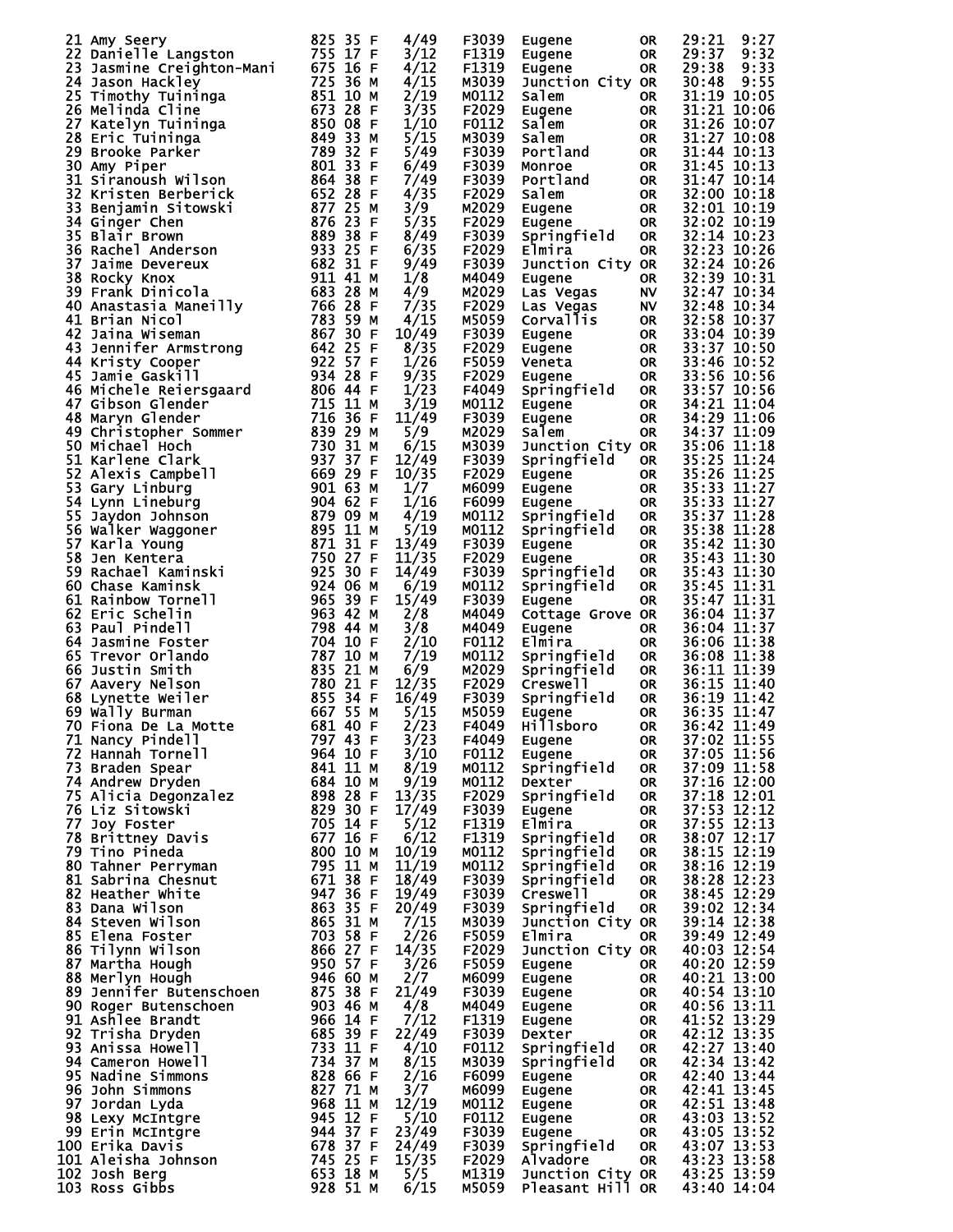| 104 James Karri                                                                                                                                                                                                                                        | 902 33 M | 9/15  | M3039 | Eugene                                         | 0R        | 44:17 14:16                |
|--------------------------------------------------------------------------------------------------------------------------------------------------------------------------------------------------------------------------------------------------------|----------|-------|-------|------------------------------------------------|-----------|----------------------------|
|                                                                                                                                                                                                                                                        |          | 25/49 | F3039 | Eugene                                         | OR        | 44:32 14:20                |
|                                                                                                                                                                                                                                                        |          | 5/8   | M4049 | Fall Creek                                     | OR        | 45:26 14:38                |
|                                                                                                                                                                                                                                                        |          | 16/35 | F2029 |                                                |           | 45:35 14:41                |
|                                                                                                                                                                                                                                                        |          |       |       | Eugene                                         | 0R        |                            |
|                                                                                                                                                                                                                                                        |          | 17/35 | F2029 | Eugene                                         | <b>OR</b> | 45:56 14:47                |
|                                                                                                                                                                                                                                                        |          | 4/26  | F5059 | Eugene                                         | <b>OR</b> | 46:31 14:59                |
|                                                                                                                                                                                                                                                        |          |       |       |                                                |           |                            |
|                                                                                                                                                                                                                                                        |          | 5/26  | F5059 | Eugene                                         | OR        | 46:33 14:59                |
|                                                                                                                                                                                                                                                        |          | 13/19 | M0112 | Harrisburg                                     | <b>OR</b> | 46:37 15:01                |
|                                                                                                                                                                                                                                                        |          | 6/10  | F0112 | Harrisburg                                     | <b>OR</b> | 46:39 15:01                |
|                                                                                                                                                                                                                                                        |          |       |       |                                                |           |                            |
|                                                                                                                                                                                                                                                        |          | 26/49 | F3039 | Eugene                                         | <b>OR</b> | 46:44 15:03                |
|                                                                                                                                                                                                                                                        |          | 18/35 | F2029 | Eugene                                         | <b>OR</b> | 46:45 15:03                |
|                                                                                                                                                                                                                                                        |          | 4/23  | F4049 | McKenzie Brid OR                               |           | 46:46 15:04                |
|                                                                                                                                                                                                                                                        |          |       |       |                                                |           |                            |
|                                                                                                                                                                                                                                                        |          | 8/12  | F1319 | Eugene                                         | OR        | 47:25 15:16                |
|                                                                                                                                                                                                                                                        |          | 6/26  | F5059 | Eugene                                         | <b>OR</b> | 47:27 15:17                |
|                                                                                                                                                                                                                                                        |          | 7/26  | F5059 |                                                | <b>OR</b> | 48:05 15:29                |
|                                                                                                                                                                                                                                                        |          |       |       | Noti                                           |           |                            |
|                                                                                                                                                                                                                                                        |          | 27/49 | F3039 | Veneta                                         | <b>OR</b> | 48:06 15:29                |
|                                                                                                                                                                                                                                                        |          | 6/8   | M4049 | Veneta                                         | <b>OR</b> | 48:10 15:31                |
|                                                                                                                                                                                                                                                        |          |       |       |                                                |           |                            |
|                                                                                                                                                                                                                                                        |          | 8/26  | F5059 | Springfield                                    | <b>OR</b> | 48:15 15:32                |
|                                                                                                                                                                                                                                                        |          | 5/23  | F4049 | Springfield                                    | <b>OR</b> | 48:16 15:32                |
|                                                                                                                                                                                                                                                        |          | 19/35 | F2029 | Eugene                                         | <b>OR</b> | 49:02 15:47                |
|                                                                                                                                                                                                                                                        |          |       |       |                                                |           |                            |
|                                                                                                                                                                                                                                                        |          | 28/49 | F3039 | Harrisburg                                     | <b>OR</b> | 49:32 15:57                |
|                                                                                                                                                                                                                                                        |          | 20/35 | F2029 | Harrisburg                                     | <b>OR</b> | 50:06 16:08                |
|                                                                                                                                                                                                                                                        |          | 10/15 | M3039 | Harrisburg                                     | <b>OR</b> | 50:08 16:09                |
|                                                                                                                                                                                                                                                        |          |       |       |                                                |           |                            |
|                                                                                                                                                                                                                                                        |          | 9/12  | F1319 | Springfield                                    | <b>OR</b> | 50:10 16:09                |
| 104 James Karri<br>105 Sarah Merwinn<br>106 Sarah Merwinn<br>106 Sarah Armstrong<br>107 Sarah Armstrong<br>107 Sarah Armstrong<br>107 Sarah Armstrong<br>108 Abby Van Warmer<br>109 Nancy Keeladil 1<br>110 Pat Peterson<br>111 Ryland Bickley<br>11   |          | 6/23  | F4049 | Junction City OR                               |           | 50:11 16:09                |
|                                                                                                                                                                                                                                                        |          |       |       |                                                |           |                            |
|                                                                                                                                                                                                                                                        |          | 7/23  | F4049 | Eugene                                         | OR        | 50:15 16:11                |
|                                                                                                                                                                                                                                                        |          | 7/15  | M5059 | Junction City OR                               |           | 50:41 16:19                |
|                                                                                                                                                                                                                                                        |          | 9/26  | F5059 |                                                | OR.       | 50:55 16:24                |
|                                                                                                                                                                                                                                                        |          |       |       | Eugene                                         |           |                            |
|                                                                                                                                                                                                                                                        |          | 8/15  | M5059 |                                                | <b>OR</b> | 50:57 16:24                |
|                                                                                                                                                                                                                                                        |          | 29/49 | F3039 |                                                | <b>OR</b> | 51:12 16:29                |
|                                                                                                                                                                                                                                                        |          |       |       |                                                |           |                            |
|                                                                                                                                                                                                                                                        |          | 9/15  | M5059 | <b>Eugene<br/>Monroe<br/>Eugene<br/>Keizer</b> | <b>OR</b> | 51:16 16:30                |
|                                                                                                                                                                                                                                                        |          | 30/49 | F3039 | Keizer                                         | <b>OR</b> | 52:08 16:47                |
|                                                                                                                                                                                                                                                        |          | 31/49 | F3039 | Keizer                                         | <b>OR</b> | 52:11 16:48                |
|                                                                                                                                                                                                                                                        |          |       |       |                                                |           |                            |
|                                                                                                                                                                                                                                                        |          | 8/23  | F4049 | Junction City OR                               |           | 52:13 16:49                |
|                                                                                                                                                                                                                                                        |          | 10/26 | F5059 | Junction City OR                               |           | 52:24 16:52                |
|                                                                                                                                                                                                                                                        |          |       |       |                                                |           |                            |
|                                                                                                                                                                                                                                                        |          | 21/35 | F2029 | Harrisburg                                     | OR        | 52:46 16:59                |
|                                                                                                                                                                                                                                                        |          | 10/12 | F1319 | Junction City OR                               |           | 52:47 17:00                |
|                                                                                                                                                                                                                                                        |          | 9/23  | F4049 | Springfield                                    | <b>OR</b> | 52:52 17:01                |
|                                                                                                                                                                                                                                                        |          |       |       |                                                |           |                            |
|                                                                                                                                                                                                                                                        |          | 32/49 | F3039 | Springfield                                    | <b>OR</b> | 52:53 17:02                |
|                                                                                                                                                                                                                                                        |          | 11/26 | F5059 | Eugene                                         | <b>OR</b> | 53:05 17:06                |
|                                                                                                                                                                                                                                                        |          |       |       |                                                |           |                            |
|                                                                                                                                                                                                                                                        |          | 3/16  | F6099 | Eugene                                         | OR        | 53:07 17:06                |
|                                                                                                                                                                                                                                                        |          | 4/7   | M6099 | Eugene                                         | <b>OR</b> | 53:10 17:07                |
|                                                                                                                                                                                                                                                        |          | 4/16  | F6099 | Springfield                                    | <b>OR</b> | 53:22 17:11                |
|                                                                                                                                                                                                                                                        |          |       |       |                                                |           |                            |
|                                                                                                                                                                                                                                                        |          | 22/35 | F2029 | Eugene                                         | <b>OR</b> | 53:25 17:12                |
|                                                                                                                                                                                                                                                        |          | 7/9   | M2029 | Springfield                                    | <b>OR</b> | 53:28 17:13                |
|                                                                                                                                                                                                                                                        |          | 23/35 | F2029 | Salem                                          | <b>OR</b> | 53:29 17:13                |
|                                                                                                                                                                                                                                                        |          |       |       |                                                |           |                            |
|                                                                                                                                                                                                                                                        |          | 5/16  | F6099 | Eugene                                         | <b>OR</b> | 53:30 17:13                |
|                                                                                                                                                                                                                                                        |          | 24/35 | F2029 | Junction City OR                               |           | 53:30 17:14                |
|                                                                                                                                                                                                                                                        |          |       | M0112 |                                                |           | 53:31 17:14                |
|                                                                                                                                                                                                                                                        |          | 14/19 |       | Eugene                                         | <b>OR</b> |                            |
| 153 Shauna Horneij                                                                                                                                                                                                                                     | 732 31 F | 33/49 | F3039 | Junction City OR                               |           | 53:31 17:14                |
|                                                                                                                                                                                                                                                        |          | 7/10  | F0112 | Eugene                                         | 0R        | 53:39 17:16                |
|                                                                                                                                                                                                                                                        |          |       |       |                                                |           |                            |
|                                                                                                                                                                                                                                                        |          | 15/19 | M0112 | Eugene                                         | OR        | 53:41 17:17                |
|                                                                                                                                                                                                                                                        |          | 34/49 | F3039 | Eugene                                         | <b>OR</b> | 53:42 17:17                |
|                                                                                                                                                                                                                                                        |          | 25/35 | F2029 | Eugene                                         | <b>OR</b> | 53:43 17:18                |
|                                                                                                                                                                                                                                                        |          |       |       |                                                |           |                            |
|                                                                                                                                                                                                                                                        |          | 10/23 | F4049 | Springfield                                    | <b>OR</b> | 53:43 17:18                |
|                                                                                                                                                                                                                                                        |          | 11/23 | F4049 | Eugene                                         | <b>OR</b> | 53:44 17:18                |
|                                                                                                                                                                                                                                                        |          | 12/26 | F5059 | Eugene                                         | <b>OR</b> | 53:44 17:18                |
|                                                                                                                                                                                                                                                        |          |       |       |                                                |           |                            |
|                                                                                                                                                                                                                                                        |          | 13/26 | F5059 | Alvadore                                       | <b>OR</b> | 53:59 17:23                |
|                                                                                                                                                                                                                                                        |          | 10/15 | M5059 | Alvadore                                       | <b>OR</b> | 54:00 17:23                |
|                                                                                                                                                                                                                                                        |          | 35/49 | F3039 |                                                | <b>OR</b> | 54:04 17:25                |
|                                                                                                                                                                                                                                                        |          |       |       | Eugene                                         |           |                            |
|                                                                                                                                                                                                                                                        |          | 12/23 | F4049 | Coburg                                         | <b>OR</b> | 54:07 17:25                |
|                                                                                                                                                                                                                                                        |          | 6/16  | F6099 | Springfield                                    | <b>OR</b> | 54:08 17:26                |
|                                                                                                                                                                                                                                                        |          |       |       |                                                |           |                            |
|                                                                                                                                                                                                                                                        |          | 5/7   | M6099 | Springfield                                    | <b>OR</b> | 54:10 17:27                |
|                                                                                                                                                                                                                                                        |          | 36/49 | F3039 | Springfield                                    | <b>OR</b> | 54:11 17:27                |
|                                                                                                                                                                                                                                                        |          | 37/49 | F3039 | Junction City OR                               |           | 54:11 17:27                |
|                                                                                                                                                                                                                                                        |          |       |       |                                                |           |                            |
|                                                                                                                                                                                                                                                        |          | 11/15 | M5059 | Eugene                                         | OR        | 54:12 17:27                |
|                                                                                                                                                                                                                                                        |          | 26/35 | F2029 | Veneta                                         | <b>OR</b> | 54:13 17:27                |
|                                                                                                                                                                                                                                                        |          |       |       |                                                |           | 55:14 17:47                |
|                                                                                                                                                                                                                                                        |          | 11/15 | M3039 | Harrisburg                                     | <b>OR</b> |                            |
|                                                                                                                                                                                                                                                        |          | 27/35 | F2029 | Harrisburg                                     | <b>OR</b> | 55:16 17:48                |
|                                                                                                                                                                                                                                                        |          | 12/15 | M5059 | Eagle                                          | ID        | 55:18 17:48                |
|                                                                                                                                                                                                                                                        |          |       |       |                                                |           |                            |
|                                                                                                                                                                                                                                                        |          | 14/26 | F5059 | Eagle                                          | ID        | 55:24 17:50                |
|                                                                                                                                                                                                                                                        |          | 28/35 | F2029 | Eugene                                         | <b>OR</b> | 55:27 17:51                |
|                                                                                                                                                                                                                                                        |          |       |       |                                                |           |                            |
|                                                                                                                                                                                                                                                        |          | 15/26 | F5059 | Veneta                                         | <b>OR</b> | 55:29 17:52                |
|                                                                                                                                                                                                                                                        |          | 7/16  | F6099 | Eugene                                         | <b>OR</b> | 55:31 17:52                |
|                                                                                                                                                                                                                                                        |          | 38/49 | F3039 | Leaburg                                        | <b>OR</b> |                            |
|                                                                                                                                                                                                                                                        |          |       |       |                                                |           | 55:32 17:53<br>55:33 17:53 |
|                                                                                                                                                                                                                                                        |          | 11/12 | F1319 | Springfield                                    | OR.       |                            |
|                                                                                                                                                                                                                                                        |          | 16/26 | F5059 | Junction City OR                               |           | 56:54 18:19                |
|                                                                                                                                                                                                                                                        |          |       |       |                                                |           |                            |
|                                                                                                                                                                                                                                                        |          | 13/15 | M5059 | Junction City OR                               |           | 56:56 18:20                |
|                                                                                                                                                                                                                                                        |          | 13/23 | F4049 | Pleasant Hill OR                               |           |                            |
|                                                                                                                                                                                                                                                        |          |       |       | Eugene                                         | OR.       | 57:03 18:22<br>57:12 18:25 |
| 151 megan arrivoim<br>152 zachariah Cogswell<br>153 Shauna Horneij<br>153 Shauna Horneij<br>153 Shauna Horneij<br>153 Shauna Horneij<br>155 Ngan Cary<br>155 Ngan Cary<br>155 Ngan Cary<br>155 Ngan Cary<br>162 Joelhie Dull<br>160 Debbie Dull<br>160 |          |       |       |                                                |           |                            |
|                                                                                                                                                                                                                                                        |          | 17/26 | F5059 | Veneta                                         | <b>OR</b> | 57:18 18:27                |
|                                                                                                                                                                                                                                                        |          | 18/26 | F5059 | Springfield                                    | <b>OR</b> | 57:56 18:39                |
|                                                                                                                                                                                                                                                        |          | 7/8   | M4049 | Eugene                                         | 0R        | 57:57 18:39                |
|                                                                                                                                                                                                                                                        |          |       |       |                                                |           |                            |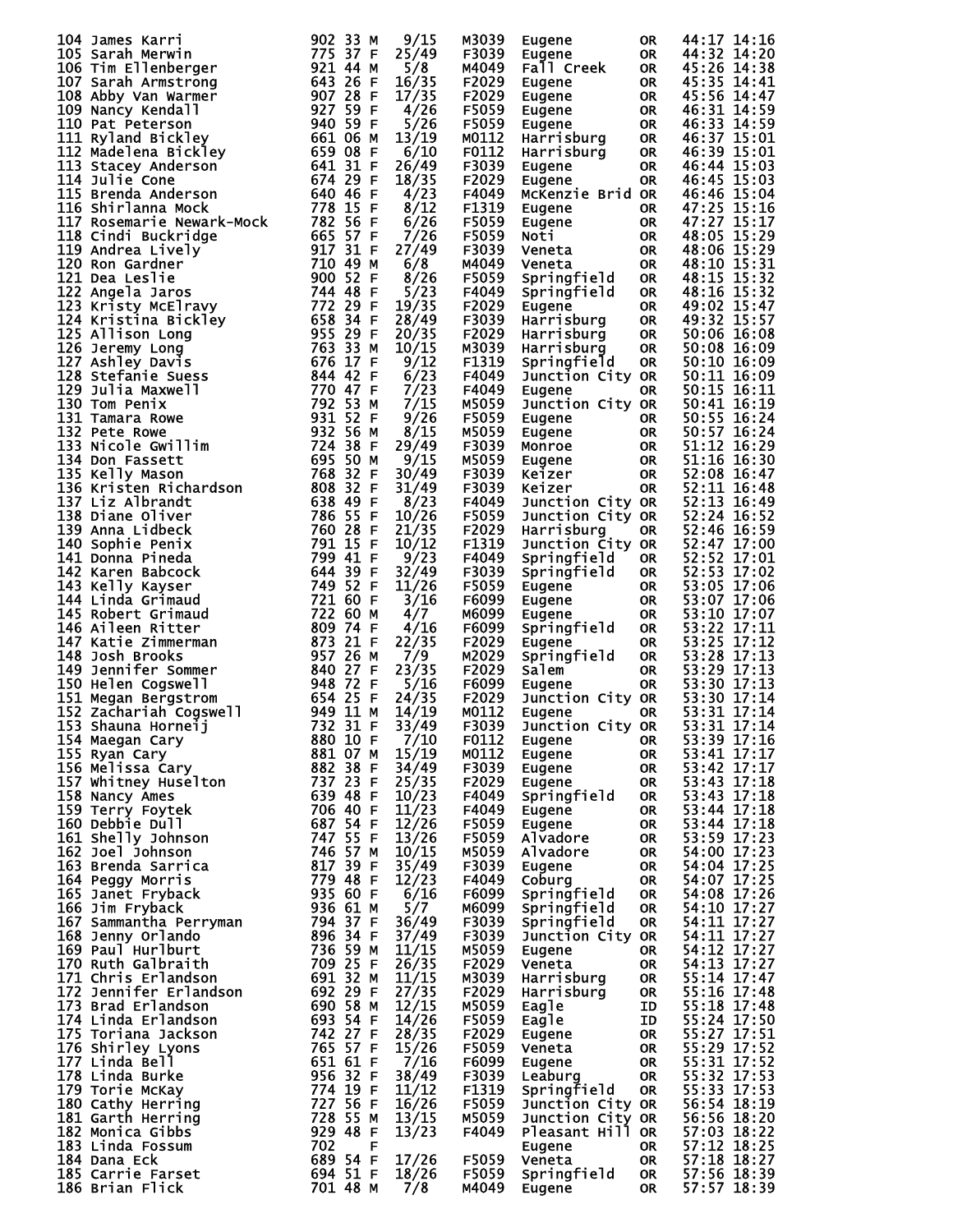| 187 Malinda Trautman<br>187 Malinda Trautman<br>188 Lee Zuber<br>189 Tammy Smith<br>189 Tammy Smith<br>189 Tammy Smith<br>189 Tammy Smith<br>189 Tammy Smith<br>189 Tammy Smith<br>197 Galerine Miller<br>199 Scatterine Miller<br>199 Kelly Fenley<br>199 Scatterine Maximi | 847 45 F | 14/23          | F4049          | Eugene                                                                                                                                                                                                                                         | <b>OR</b> |                                         | 58:18 18:46 |
|------------------------------------------------------------------------------------------------------------------------------------------------------------------------------------------------------------------------------------------------------------------------------|----------|----------------|----------------|------------------------------------------------------------------------------------------------------------------------------------------------------------------------------------------------------------------------------------------------|-----------|-----------------------------------------|-------------|
|                                                                                                                                                                                                                                                                              |          | 8/16           | F6099          | Eugene                                                                                                                                                                                                                                         | OR        |                                         | 58:46 18:55 |
|                                                                                                                                                                                                                                                                              |          | 15/23          | F4049          | Springfield                                                                                                                                                                                                                                    | OR        |                                         | 58:48 18:56 |
|                                                                                                                                                                                                                                                                              |          | 39/49          | F3039          | Eugene                                                                                                                                                                                                                                         | <b>OR</b> |                                         | 58:49 18:56 |
|                                                                                                                                                                                                                                                                              |          | 16/23          | F4049          | Eugene                                                                                                                                                                                                                                         | OR        |                                         | 58:52 18:57 |
|                                                                                                                                                                                                                                                                              |          | 29/35          | F2029          | Eugene                                                                                                                                                                                                                                         | OR        | 58:53 18:58                             |             |
|                                                                                                                                                                                                                                                                              |          | 14/15          | M5059          | Leaburg                                                                                                                                                                                                                                        | OR        | 59:03 19:01                             |             |
|                                                                                                                                                                                                                                                                              |          | 19/26          | F5059          | Springfield                                                                                                                                                                                                                                    | <b>OR</b> | 59:07 19:02                             |             |
|                                                                                                                                                                                                                                                                              |          | 9/16           | F6099          | Springfield                                                                                                                                                                                                                                    | <b>OR</b> | 59:08 19:02                             |             |
|                                                                                                                                                                                                                                                                              |          | 10/16          | F6099          | Cottage Grove OR                                                                                                                                                                                                                               |           | 59:17 19:05                             |             |
|                                                                                                                                                                                                                                                                              |          | 20/26          | F5059          | Springfield                                                                                                                                                                                                                                    | <b>OR</b> |                                         | 59:28 19:09 |
|                                                                                                                                                                                                                                                                              |          | 11/16          | F6099          | Springfield                                                                                                                                                                                                                                    | <b>OR</b> |                                         | 59:29 19:09 |
|                                                                                                                                                                                                                                                                              |          | 21/26          | F5059          | Springfield                                                                                                                                                                                                                                    |           | OR 1:00:01 19:19                        |             |
|                                                                                                                                                                                                                                                                              |          | 12/16          | F6099          | Eugene                                                                                                                                                                                                                                         |           | OR 1:00:02 19:20                        |             |
|                                                                                                                                                                                                                                                                              |          | 40/49          | F3039          | Harrisburg                                                                                                                                                                                                                                     |           | OR 1:00:18 19:25                        |             |
|                                                                                                                                                                                                                                                                              |          | 30/35          | F2029          | Junction City OR 1:00:19 19:25                                                                                                                                                                                                                 |           |                                         |             |
|                                                                                                                                                                                                                                                                              |          | 31/35          | F2029          | Springfield                                                                                                                                                                                                                                    |           | OR $1:00:21$ $19:26$                    |             |
|                                                                                                                                                                                                                                                                              |          | 22/26          | F5059          | Leaburg                                                                                                                                                                                                                                        |           | OR 1:00:22 19:26<br>1d OR 1:00:22 19:26 |             |
|                                                                                                                                                                                                                                                                              |          | 8/9            | M2029          | Springfield                                                                                                                                                                                                                                    |           |                                         |             |
|                                                                                                                                                                                                                                                                              |          | 6/7            | M6099          | Coburg                                                                                                                                                                                                                                         |           | OR 1:00:25 19:27                        |             |
|                                                                                                                                                                                                                                                                              |          | 12/15          | M3039          | Junction City OR 1:00:26 19:28                                                                                                                                                                                                                 |           |                                         |             |
|                                                                                                                                                                                                                                                                              |          | 41/49          | F3039          | Harrisburg                                                                                                                                                                                                                                     |           | OR $1:00:28$ 19:28                      |             |
|                                                                                                                                                                                                                                                                              |          | 8/10           | F0112          | Eugene                                                                                                                                                                                                                                         |           | OR 1:00:28 19:28                        |             |
|                                                                                                                                                                                                                                                                              |          | 13/15          | M3039          | Junction City OR 1:00:30 19:29                                                                                                                                                                                                                 |           |                                         |             |
|                                                                                                                                                                                                                                                                              |          | 42/49          | F3039          | Junction City OR 1:00:30 19:29                                                                                                                                                                                                                 |           |                                         |             |
|                                                                                                                                                                                                                                                                              |          | 12/12          | F1319          | Eugene                                                                                                                                                                                                                                         |           | OR 1:00:31 19:29                        |             |
|                                                                                                                                                                                                                                                                              |          | 13/16          | F6099          | Eugene                                                                                                                                                                                                                                         |           | OR 1:00:32 19:29                        |             |
|                                                                                                                                                                                                                                                                              |          | 17/23          | F4049          | Junction City OR 1:01:29 19:48                                                                                                                                                                                                                 |           |                                         |             |
|                                                                                                                                                                                                                                                                              |          | 18/23          | F4049          |                                                                                                                                                                                                                                                |           |                                         |             |
|                                                                                                                                                                                                                                                                              |          | 19/23          | F4049          |                                                                                                                                                                                                                                                |           |                                         |             |
|                                                                                                                                                                                                                                                                              |          | 15/15          | M5059          | Eugene OR 1:01:30 13:31<br>Eugene OR 1:01:39 19:51<br>Eugene OR 1:01:39 19:51<br>Harrisburg OR 1:01:56 19:56<br>Eugene OR 1:01:57 19:57<br>COR 1:01:57 19:58                                                                                   |           |                                         |             |
|                                                                                                                                                                                                                                                                              |          | 7/7            | M6099          |                                                                                                                                                                                                                                                |           |                                         |             |
|                                                                                                                                                                                                                                                                              |          |                |                |                                                                                                                                                                                                                                                |           |                                         |             |
|                                                                                                                                                                                                                                                                              |          | 23/26          | F5059          | Creswell                                                                                                                                                                                                                                       |           | OR 1:02:01 19:58                        |             |
|                                                                                                                                                                                                                                                                              |          | 24/26          | F5059          | Eugene<br>Eugene                                                                                                                                                                                                                               |           | OR 1:02:20 20:04                        |             |
|                                                                                                                                                                                                                                                                              |          | 43/49          | F3039          |                                                                                                                                                                                                                                                |           | OR 1:02:20 20:04                        |             |
|                                                                                                                                                                                                                                                                              |          | 14/15          | M3039          | <b>Eugene<br/>Eugene<br/>Monroe<br/>Eugene</b>                                                                                                                                                                                                 |           | OR 1:02:22 20:05                        |             |
|                                                                                                                                                                                                                                                                              |          | 14/16          | F6099          |                                                                                                                                                                                                                                                |           | OR 1:02:23 20:05                        |             |
|                                                                                                                                                                                                                                                                              |          | 44/49          | F3039          |                                                                                                                                                                                                                                                |           | OR 1:03:03 20:18                        |             |
|                                                                                                                                                                                                                                                                              |          | 20/23          | F4049          |                                                                                                                                                                                                                                                |           | OR 1:03:05 20:19                        |             |
|                                                                                                                                                                                                                                                                              |          | 32/35          | F2029          |                                                                                                                                                                                                                                                |           |                                         |             |
|                                                                                                                                                                                                                                                                              |          | 45/49          | F3039          |                                                                                                                                                                                                                                                |           |                                         |             |
|                                                                                                                                                                                                                                                                              |          | 15/16<br>25/26 | F6099<br>F5059 |                                                                                                                                                                                                                                                |           |                                         |             |
|                                                                                                                                                                                                                                                                              |          | 33/35          | F2029          |                                                                                                                                                                                                                                                |           |                                         |             |
|                                                                                                                                                                                                                                                                              |          | 34/35          | F2029          |                                                                                                                                                                                                                                                |           |                                         |             |
|                                                                                                                                                                                                                                                                              |          | 16/19          | M0112          |                                                                                                                                                                                                                                                |           |                                         |             |
|                                                                                                                                                                                                                                                                              |          | 17/19          | M0112          |                                                                                                                                                                                                                                                |           |                                         |             |
|                                                                                                                                                                                                                                                                              |          | 46/49          | F3039          | Albany, OR 1:04:27 20:44<br>Eugene OR 1:06:07 21:17<br>Eugene OR 1:06:07 21:17<br>Eugene OR 1:06:08 21:18<br>Eugene OR 1:07:17 21:40<br>Eugene OR 1:07:27 21:40<br>Sweet Home OR 1:07:27 21:44<br>Sweet Home OR 1:07:30 21:44<br>Sweet Home OR |           |                                         |             |
|                                                                                                                                                                                                                                                                              |          | 47/49          | F3039          | Winston                                                                                                                                                                                                                                        |           | OR 1:07:39 21:47                        |             |
| 237 Isaac Davisson                                                                                                                                                                                                                                                           | 952 08 M | 18/19          | M0112          | Winston                                                                                                                                                                                                                                        |           | OR 1:07:43 21:48                        |             |
| 238 Jessica Hoch                                                                                                                                                                                                                                                             | 729 31 F | 48/49          | F3039          | Junction City OR 1:08:24 22:01                                                                                                                                                                                                                 |           |                                         |             |
| 239 Isabel Davisson                                                                                                                                                                                                                                                          | 953 11 F | 9/10           | F0112          | Winston                                                                                                                                                                                                                                        |           | OR 1:11:30 23:01                        |             |
| 240 John Davisson                                                                                                                                                                                                                                                            | 909 42 M | 8/8            | M4049          | Winston                                                                                                                                                                                                                                        |           | OR 1:11:31 23:02                        |             |
| 241 Aaron Oharra                                                                                                                                                                                                                                                             | 959 28 M | 9/9            | M2029          | Eugene                                                                                                                                                                                                                                         |           | OR 1:12:35 23:22                        |             |
| 242 Jena Oharra                                                                                                                                                                                                                                                              | 958 29 F | 35/35          | F2029          | Eugene                                                                                                                                                                                                                                         |           | OR 1:12:48 23:26                        |             |
| 243 Linda Ross                                                                                                                                                                                                                                                               | 812 56 F | 26/26          | F5059          | Veneta                                                                                                                                                                                                                                         |           | OR 1:19:54 25:43                        |             |
| 244 Tafianne Gardner                                                                                                                                                                                                                                                         | 711 49 F | 21/23          | F4049          | Veneta                                                                                                                                                                                                                                         |           | OR 1:19:57 25:44                        |             |
| 245 Helen Bonner                                                                                                                                                                                                                                                             | 662 78 F | 16/16          | F6099          | Veneta                                                                                                                                                                                                                                         |           | OR 1:20:00 25:45                        |             |
| 246 Nathan Werner                                                                                                                                                                                                                                                            | 859 04 M | 19/19          | M0112          | Junction City OR 1:38:50 31:49                                                                                                                                                                                                                 |           |                                         |             |
| 247 Derick Werner                                                                                                                                                                                                                                                            | 856 34 M | 15/15          | M3039          | Junction City OR 1:39:08 31:55                                                                                                                                                                                                                 |           |                                         |             |
| 248 Emme Werner                                                                                                                                                                                                                                                              | 857 02 F | 10/10          | F0112          | Junction City OR 1:39:09 31:55                                                                                                                                                                                                                 |           |                                         |             |
| 249 Jennifer Werner                                                                                                                                                                                                                                                          | 858 34 F | 49/49          | F3039          | Junction City OR 1:39:09 31:55                                                                                                                                                                                                                 |           |                                         |             |
| 250 Lisa Raffin                                                                                                                                                                                                                                                              | 805 43 F | 22/23          | F4049          | Junction City OR 2:10:15 41:56                                                                                                                                                                                                                 |           |                                         |             |
| 251 Suzanne Starr                                                                                                                                                                                                                                                            | 843 45 F | 23/23          | F4049          | Monroe                                                                                                                                                                                                                                         |           | OR 2:15:08 43:30                        |             |
|                                                                                                                                                                                                                                                                              |          |                |                |                                                                                                                                                                                                                                                |           |                                         |             |
|                                                                                                                                                                                                                                                                              |          |                |                |                                                                                                                                                                                                                                                |           |                                         |             |

## **5K Results By Age Group**

| MALE AGE GROUP: 01 TO 12               |                            |               |                       |                       |
|----------------------------------------|----------------------------|---------------|-----------------------|-----------------------|
| 1 Gabe Poindexter                      | 11                         | 25:47 8:18    | 11 Tahner Perryman    | $38:16$ $12:19$<br>11 |
| 2 Timothy Tuininga                     |                            | 31:19 10:05   | 12 Jordan Lyda        | 11<br>42:51 13:48     |
| 3 Gibson Glender                       | $\frac{10}{11}$            | 34:21 11:04   | 13 Ryland Bickley     | 06<br>46:37 15:01     |
| 4 Jaydon Johnson                       | 09                         | 35:37 11:28   | 14 Zachariah Cogswell | 11<br>53:31 17:14     |
| 5 Walker Waggoner                      | $\overline{11}$            | 35:38 11:28   | 15 Ryan Cary          | 07<br>53:41 17:17     |
| 6 Chase Kaminsk                        |                            | 35:45 11:31   | 16 Zechariah Smith    | 09 1:07:27 21:43      |
| 7 Trevor Orlando                       | 06<br>10<br>11<br>11<br>10 | 36:08 11:38   | <b>17 Isaac Smith</b> | 04 1:07:30 21:44      |
| 8 Braden Spear                         |                            | 37:09 11:58   | 18 Isaac Davisson     | 08 1:07:43 21:48      |
| 9 Andrew Dryden                        |                            | $37:16$ 12:00 | 19 Nathan Werner      | 04 1:38:50 31:49      |
| 10 Tino Pineda                         | 10                         | 38:15 12:19   |                       |                       |
| FEMALE AGE GROUP: 01 TO 12             |                            |               |                       |                       |
|                                        | 08                         | 31:26 10:07   | 6 Madelena Bickley    | 46:39 15:01<br>08     |
| 1 Katelyn Tuininga<br>2 Jasmine Foster | 10                         | 36:06 11:38   | 7 Maegan Cary         | 10<br>53:39 17:16     |
|                                        |                            |               |                       |                       |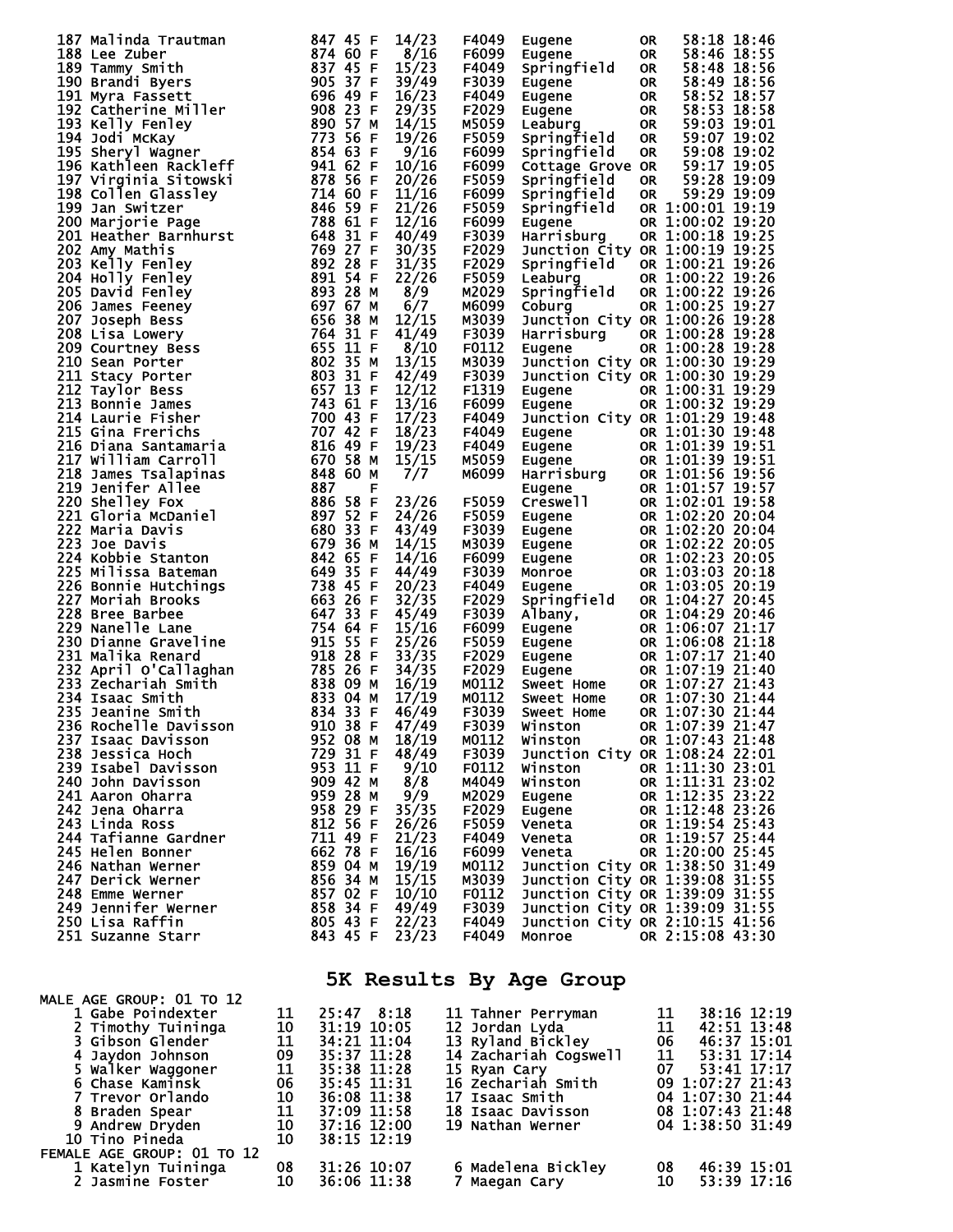| 3 Hannah Tornell<br>4 Anissa Howell<br>5 Lexy McIntgre                                                                                                                                                                                                                                                                                                                                                                                                            | 10<br>$\begin{array}{c} 10 \\ 11 \\ 12 \end{array}$<br>12                                                                              |                                                                                                          | 37:05 11:56<br>42:27 13:40<br>43:03 13:52                                                                                                                                                                                                   | 8 Courtney Bess<br>9 Isabel Davisson<br>10 Emme Werner                                                                                                                                                                                                                                                                                                                                                                                                                                                                                       |                                                                                         | 11 1:00:28 19:28<br>11 1:00:28 19:28<br>11 1:11:30 23:01<br>23 1:20:00 21:55<br>02 1:39:09 31:55                                                                                                                                                                                                                                                                                                     |      |
|-------------------------------------------------------------------------------------------------------------------------------------------------------------------------------------------------------------------------------------------------------------------------------------------------------------------------------------------------------------------------------------------------------------------------------------------------------------------|----------------------------------------------------------------------------------------------------------------------------------------|----------------------------------------------------------------------------------------------------------|---------------------------------------------------------------------------------------------------------------------------------------------------------------------------------------------------------------------------------------------|----------------------------------------------------------------------------------------------------------------------------------------------------------------------------------------------------------------------------------------------------------------------------------------------------------------------------------------------------------------------------------------------------------------------------------------------------------------------------------------------------------------------------------------------|-----------------------------------------------------------------------------------------|------------------------------------------------------------------------------------------------------------------------------------------------------------------------------------------------------------------------------------------------------------------------------------------------------------------------------------------------------------------------------------------------------|------|
| MALE AGE GROUP: 13 TO 19<br>1 Scott Butt<br>2 Joe Ricken<br>3 Anders Lovendahl                                                                                                                                                                                                                                                                                                                                                                                    | 18<br>16<br>17                                                                                                                         | 23:03<br>26:31<br>29:11                                                                                  | 7:25<br>8:32<br>9:24                                                                                                                                                                                                                        | 4 Brandon Brown<br>5 Josh Berg                                                                                                                                                                                                                                                                                                                                                                                                                                                                                                               | 17<br>18                                                                                | 29:13<br>43:25 13:59                                                                                                                                                                                                                                                                                                                                                                                 | 9:25 |
| FEMALE AGE GROUP: 13 TO 19<br>1 Renee Jackson<br>2 Jayati Ramakrishnan<br>3 Danielle Langston<br>4 Jasmine Creighton-Man 16<br>5 Joy Foster<br>6 Brittney Davis                                                                                                                                                                                                                                                                                                   | 19<br>18<br>17<br>14<br>16                                                                                                             | 27:06<br>28:18<br>29:37<br>29:38                                                                         | 8:44<br>9:07<br>9:32<br>9:33<br>37:55 12:13<br>38:07 12:17                                                                                                                                                                                  | <b>7 Ashlee Brandt</b><br>8 Shirlanna Mock<br>9 Ashley Davis<br>10 Sophie Penix<br>11 Torie McKay<br>12 Taylor Bess                                                                                                                                                                                                                                                                                                                                                                                                                          | 14<br>19                                                                                | 41:52 13:29<br>15 52:47 17:00<br>55:33 17:53<br>13 1:00:31 19:29                                                                                                                                                                                                                                                                                                                                     |      |
| MALE AGE GROUP: 20 TO 29<br>AGE GROUP: 20 TO 29<br>1 Luke Vaughn<br>2 Eric Rossman<br>3 Benjamin Sitowski<br>3 Benjamin Sitowski<br>28<br>1 Consul Dinicola<br>28<br>5 Christopher Sommer                                                                                                                                                                                                                                                                         | 29                                                                                                                                     | 16:28                                                                                                    | 5:18<br>27:09 8:45<br>32:01 10:19<br>32:47 10:34<br>34:37 11:09                                                                                                                                                                             | 6 Justin Smith<br>7 Josh Brooks<br>8 David Fenley<br>9 Aaron Oharra                                                                                                                                                                                                                                                                                                                                                                                                                                                                          | 21<br>26                                                                                | 36:11 11:39<br>53:28 17:13<br>$28$ 1:00:22 19:26<br>28 1:12:35 23:22                                                                                                                                                                                                                                                                                                                                 |      |
| FEMALE AGE GROUP: 20 TO 29<br>MALE AGE GROUP: 20 TO 29<br>1 Sarah Lloyd<br>2 Britni Green<br>3 Melinda Cline<br>4 Kristen Berberick<br>4 Kristen Berberick<br>6 Rachel Anderson<br>6 Rachel Anderson<br>7 Anastasia Maneilly<br>8 Jennifer Armstrong<br>9 Jamie Gaskill<br>10 Alex                                                                                                                                                                                |                                                                                                                                        | 22:53<br>27:10<br>32:00 10:18<br>33:56 10:56                                                             | 7:22<br>8:45<br>31:21 10:06<br>32:02 10:19<br>32:23 10:26<br>32:48 10:34<br>33:37 10:50<br>35:26 11:25<br>35:43 11:30                                                                                                                       | 19 Kristy McElravy<br>20 Allison Long<br>21 Anna Lidbeck<br>21 Anna Lidbeck<br>22 Katie Zimmerman<br>21 53:25 17:12<br>23 Jennifer Sommer<br>27 53:29 17:13<br>24 Megan Bergstrom<br>25 53:30 17:14<br>25 Whitney Huselton<br>26 Ruth Galbraith<br>26                                                                                                                                                                                                                                                                                        |                                                                                         |                                                                                                                                                                                                                                                                                                                                                                                                      |      |
| MALE AGE GROUP: 30 TO 39                                                                                                                                                                                                                                                                                                                                                                                                                                          |                                                                                                                                        |                                                                                                          | 36:15 11:40<br>37:18 12:01<br>40:03 12:54<br>43:23 13:58<br>45:35 14:41<br>45:56 14:47<br>46:45 15:03                                                                                                                                       | 24 Megan Bergstrom 25 53:30 17:14<br>25 Whitney Huselton 23 53:43 17:18<br>26 Ruth Galbraith 25 54:13 17:27<br>27 Jennifer Erlandson 29 55:16 17:48<br>28 Toriana Jackson 27 58:27 17:51<br>29 Catherine Miller 23 58:53 18:58<br>30 Amy M                                                                                                                                                                                                                                                                                                   |                                                                                         |                                                                                                                                                                                                                                                                                                                                                                                                      |      |
| 2 AGE GROUP: 30 10 39<br>1 Orestes Gutierrez<br>2 Aaron Woods<br>3 Andrew Sherman<br>3 3 Andrew Sherman<br>4 Jason Hackley<br>5 Eric Tuininga<br>6 Michael Hoch<br>7 Steven Wilson<br>8 Cameron Howell<br>8 Cameron Howell<br>8 Cameron Howell<br>8 Ca<br>FEMALE AGE GROUP: 30 TO 39                                                                                                                                                                              |                                                                                                                                        | 17:27<br>25:55<br>28:48 9:16<br>30:48<br>35:06 11:18<br>39:14 12:38<br>42:34 13:42                       | 5:37<br>8:21<br>9:55<br>31:27 10:08                                                                                                                                                                                                         | 9 James Karri 33 44:17 14:16<br>10 Jeremy Long 33 50:08 16:09<br>11 Chris Erlandson 32 55:14 17:47<br>12 Joseph Bess 38 1:00:26 19:28<br>13 Sean Porter 35 1:00:30 19:29<br>14 Joe Davis 36 1:02:22 20:05<br>15 Derick Werner 34 1:39:08 3                                                                                                                                                                                                                                                                                                   |                                                                                         |                                                                                                                                                                                                                                                                                                                                                                                                      |      |
| 1 Maurica Powell<br>2 Renee Knapp<br>3 Sarah Fields<br>4 Amy Seery<br>5 Brooke Parker<br>6 Amy Piper<br>7 Siranoush Wilson<br>8 Blair Brown<br>9 Jaime Devereux<br>10 Jaina Wiseman<br>11 Maryn Glender<br>12 Karlene Clark<br>13 Karla Young<br>14 Rachael Kaminski<br>15 Rainbow Tornell<br>16 Lynette Weiler<br>17 Liz Sitowski<br>18 Sabrina Chesnut<br>19 Heather White<br>20 Dana Wilson<br>21 Jennifer Butenschoen<br>22 Trisha Dryden<br>23 Erin McIntgre | 30<br>31<br>36<br>35<br>32<br>33<br>38<br>38<br>31<br>30<br>36<br>37<br>31<br>30<br>39<br>34<br>30<br>38<br>36<br>35<br>38<br>39<br>37 | 24:36<br>28:06<br>32:14 10:23<br>35:47 11:31<br>37:53 12:12<br>38:28 12:23<br>42:12 13:35<br>43:05 13:52 | 22:50 7:21<br>7:55<br>9:03<br>29:21 9:27<br>31:44 10:13<br>31:45 10:13<br>31:47 10:14<br>32:24 10:26<br>33:04 10:39<br>34:29 11:06<br>35:25 11:24<br>35:42 11:30<br>35:43 11:30<br>36:19 11:42<br>38:45 12:29<br>39:02 12:34<br>40:54 13:10 | 26 Stacey Anderson<br>27 Andrea Lively<br>28 Kristina Bickley<br>29 Nicole Gwillim<br>30 Kelly Mason<br>31 Kristen Richardson<br>32 Karen Babcock<br>33 Shauna Horneij<br>34 Melissa Cary<br>35 Brenda Sarrica<br>36 Sammantha Perryman<br>37 Jenny Orlando<br>38 Linda Burke<br>39 Brandi Byers<br>40 Heather Barnhurst<br>41 Lisa Lowery<br>42 Stacy Porter<br>43 Maria Davis<br>44 Milissa Bateman<br>45 Bree Barbee<br>46 Jeanine Smith<br>46 Jeanine Smith 33 1:07:30 21:44<br>47 Rochelle Davisson 38 1:07:39 21:47<br>48 Jessica Hoch | 31<br>34<br>38<br>32 <sub>2</sub><br>32<br>39<br>31<br>38<br>39<br>37<br>34<br>32<br>37 | 31 46:44 15:03<br>48:06 15:29<br>49:32 15:57<br>$51:12$ $\bar{16}:29$<br>52:08 16:47<br>52:11 16:48<br>52:53 17:02<br>53:31 17:14<br>53:42 17:17<br>54:04 17:25<br>54:11 17:27<br>54:11 17:27<br>55:32 17:53<br>58:49 18:56<br>31 1:00:18 19:25<br>31 1:00:28 19:28<br>31 1:00:30 19:29<br>33 1:02:20 20:04<br><b>35 1:03:03 20:18<br/>33 1:04:29 20:46<br/>33 1:07:30 21:44</b><br>31 1:08:24 22:01 |      |
| 24 Erika Davis<br>25 Sarah Merwin<br>MALE AGE GROUP: 40 TO 49<br>1 Rocky Knox<br>2 Eric Schelin<br>3 Paul Pindell<br>4 Roger Butenschoen                                                                                                                                                                                                                                                                                                                          | 37<br>37<br>41<br>42<br>44<br>46                                                                                                       |                                                                                                          | 43:07 13:53<br>44:32 14:20<br>32:39 10:31<br>36:04 11:37<br>36:04 11:37<br>40:56 13:11                                                                                                                                                      | 49 Jennifer Werner<br>5 Tim Ellenberger<br>6 Ron Gardner<br>7 Brian Flick<br>8 John Davisson                                                                                                                                                                                                                                                                                                                                                                                                                                                 | 44<br>49<br>48                                                                          | 34 1:39:09 31:55<br>45:26 14:38<br>48:10 15:31<br>57:57 18:39<br>42 1:11:31 23:02                                                                                                                                                                                                                                                                                                                    |      |
| FEMALE AGE GROUP: 40 TO 49<br>1 Michele Reiersgaard<br>2 Fiona De La Motte<br>3 Nancy Pindell                                                                                                                                                                                                                                                                                                                                                                     | 44<br>40<br>43                                                                                                                         |                                                                                                          | 33:57 10:56<br>36:42 11:49<br>37:02 11:55                                                                                                                                                                                                   | 13 Monica Gibbs<br>14 Malinda Trautman<br>15 Tammy Smith                                                                                                                                                                                                                                                                                                                                                                                                                                                                                     | 48<br>45<br>45                                                                          | 57:03 18:22<br>58:18 18:46<br>58:48 18:56                                                                                                                                                                                                                                                                                                                                                            |      |